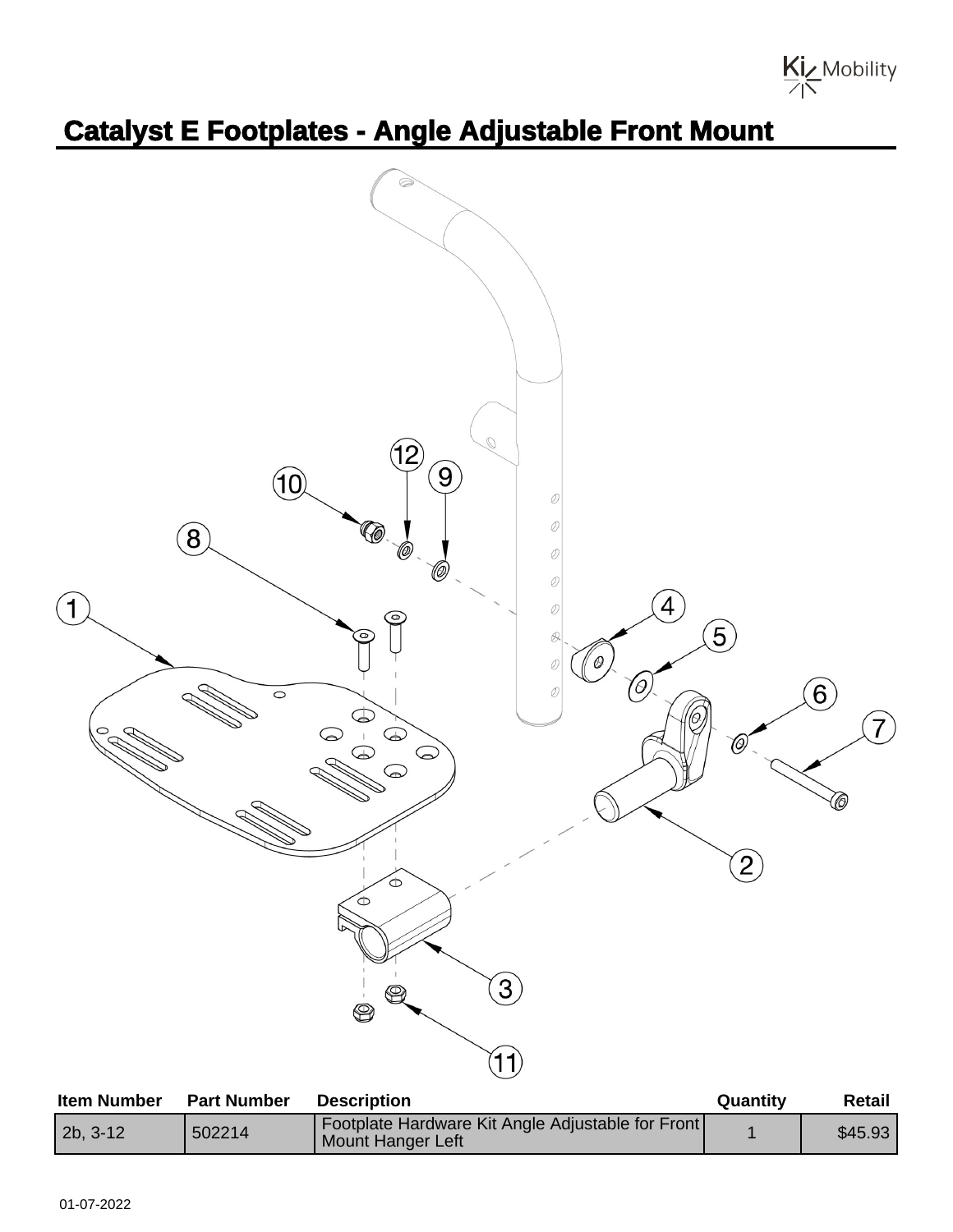| <b>Item Number</b>          | <b>Part Number</b> | <b>Description</b>                                                                                                                                          | Quantity    | <b>Retail</b> |
|-----------------------------|--------------------|-------------------------------------------------------------------------------------------------------------------------------------------------------------|-------------|---------------|
| 2a, 3-12                    | 502215             | Footplate Hardware Kit Angle Adjustable for Front<br><b>Mount Hanger Right</b>                                                                              | 1           | \$45.93       |
| 2a, 2b, 3-12                | 502216             | Footplate Hardware Kit Angle Adjustable for Front<br><b>Mount Hanger Pair</b>                                                                               | $\mathbf 1$ | \$91.87       |
| 1a, 2b, 3-12                | 501055             | Footplate Angle Adjustable Front Mount<br>Assembly 14-15 Wide Left                                                                                          | 1           | \$118.35      |
| 1b, 2a, 3-12                | 501056             | Footplate Angle Adjustable Front Mount<br>Assembly 14-15 Wide Right                                                                                         | 1           | \$118.35      |
| 1a, 1b, 2a, 2b,<br>$3 - 12$ | 501057             | Footplate Angle Adjustable Front Mount<br>Assembly 14-15 Wide Pair                                                                                          | 1           | \$236.72      |
| 1c, 2b, 3-12                | 501058             | Footplate Angle Adjustable Front Mount<br>Assembly 16-17 Wide Left                                                                                          | $\mathbf 1$ | \$118.35      |
| 1d, 2a, 3-12                | 501059             | Footplate Angle Adjustable Front Mount<br>Assembly 16-17 Wide Right                                                                                         | 1           | \$118.35      |
| 1c, 1d, 2a, 2b,<br>$3 - 12$ | 501060             | Footplate Angle Adjustable Front Mount<br>Assembly 16-17 Wide Pair                                                                                          | 1           | \$236.72      |
| 1e, 2b, 3-12                | 501061             | Footplate Angle Adjustable Front Mount<br>Assembly 18-24 Wide Left                                                                                          | 1           | \$118.35      |
| 1f, 2a, 3-12                | 501062             | Footplate Angle Adjustable Front Mount<br>Assembly 18-24 Wide Right                                                                                         | 1           | \$118.35      |
| 1e, 1f, 2a, 2b,<br>$3 - 12$ | 501063             | Footplate Angle Adjustable Front Mount<br>Assembly 18-24 Wide Pair                                                                                          | 1           | \$236.72      |
| 1a, 2b, 3-12                | 502205             | Footplate Kit Angle Adjustable w/ Heel Loop for<br>Front Mount Hanger 14-15 Wide Left<br>Heel Loop with attaching hardware is included but not<br>pictured  | $\mathbf 1$ | \$131.78      |
| 1b, 2a, 3-12                | 502206             | Footplate Kit Angle Adjustable w/ Heel Loop for<br>Front Mount Hanger 14-15 Wide Right<br>Heel Loop with attaching hardware is included but not<br>pictured | 1           | \$131.78      |
| 1a, 1b, 2a, 2b,<br>$3 - 12$ | 502207             | Footplate Kit Angle Adjustable w/ Heel Loop for<br>Front Mount Hanger 14-15 Wide Pair<br>Heel Loop with attaching hardware is included but not<br>pictured  | $\mathbf 1$ | \$263.58      |
| 1c, 2b, 3-12                | 502208             | Footplate Kit Angle Adjustable w/ Heel Loop for<br>Front Mount Hanger 16-17 Wide Left<br>Heel Loop with attaching hardware is included but not<br>pictured  | 1           | \$131.78      |
| 1d, 2a, 3-12                | 502209             | Footplate Kit Angle Adjustable w/ Heel Loop for<br>Front Mount Hanger 16-17 Wide Right<br>Heel Loop with attaching hardware is included but not<br>pictured | 1           | \$131.78      |
| 1c, 1d, 2a, 2b,<br>$3 - 12$ | 502210             | Footplate Kit Angle Adjustable w/ Heel Loop for<br>Front Mount Hanger 16-17 Wide Pair<br>Heel Loop with attaching hardware is included but not<br>pictured  | 1           | \$263.58      |
| 1e, 2b, 3-12                | 502211             | Footplate Kit Angle Adjustable w/ Heel Loop for<br>Front Mount Hanger 18-24 Wide Left<br>Heel Loop with attaching hardware is included but not<br>pictured  | $\mathbf 1$ | \$131.78      |
| 1f, 2a, 3-12                | 502212             | Footplate Kit Angle Adjustable w/ Heel Loop for<br>Front Mount Hanger 18-24 Wide Right<br>Heel Loop with attaching hardware is included but not<br>pictured | 1           | \$131.78      |
| 1e, 1f, 2a, 2b,<br>$3 - 12$ | 502213             | Footplate Kit Angle Adjustable w/ Heel Loop for<br>Front Mount Hanger 18-24 Wide Pair                                                                       | 1           | \$263.58      |